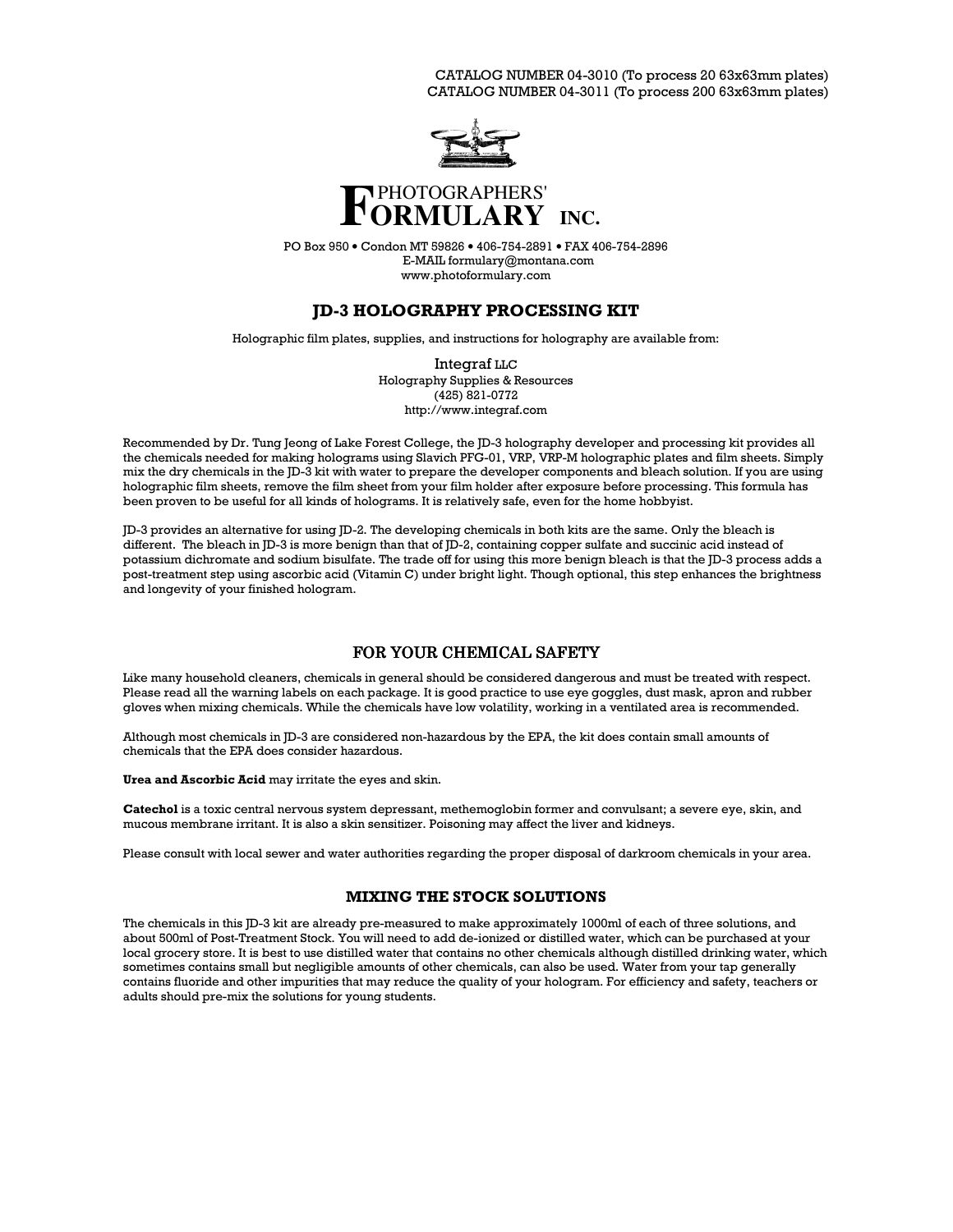#### Part A

| Chemical            | Amount             | <b>Amount</b>      |
|---------------------|--------------------|--------------------|
|                     | (Cat. no. 04-3020) | (Cat. no. 04-3025) |
| Catechol            | 20 grams           | 200 grams          |
| Ascorbic Acid       | 10 grams           | 100 grams          |
| Sodium Sulfite      | 10 grams           | 100 grams          |
| Urea                | 75 grams           | 750 grams          |
| ADD Distilled water | 1000 ml            | 10 liters          |

#### Part **B**

| Chemical                 | Amount   | Amount    |
|--------------------------|----------|-----------|
| Sodium Carbonate, Anhyd. | 60 grams | 600 arams |
| ADD Distilled water      | 1000ml   | 10 liters |

## **Bleach Solution**

| <b>Chemical</b>     | <b>Amount</b> | <b>Amount</b> |
|---------------------|---------------|---------------|
| Copper Sulfate      | 17 orams      | 170 grams     |
| Potassium Bromide   | 55 grams      | 550 grams     |
| Succinic Acid       | 2 arams       | 20 grams      |
| Add Distilled water | 1000ml        | 10 liters     |

## **Post-Treatment Stock for JD-3**

| <b>Chemical</b>     | Amount   | Amount              |
|---------------------|----------|---------------------|
| Ascorbic Acid       | 10 grams | $100$ $\alpha$ rams |
| Add Distilled water | 500ml    | 50 liters           |

Use four 1 liter (or larger) size clean glass or plastic bottles with leak-proof caps. Label them Part A, Part B, Bleach, and Post-Treatment, respectively. To help dissolve the chemicals, you can heat the water until it is luke warm. But don't use the solution until it returns to room temperature. Optionally, you can also prepare each solution in a clean beaker and then pour the solution into the bottle.

PART A. Fill the bottle marked Part A with roughly 1000 ml of distilled water. Dissolve each chemical above for Part A oneby-one, in any order. Tightly cap the bottle.

PART B. Follow a similar procedure as above for Part B.

**BLEACH.** Follow a similar procedure as above for the Bleach.

POST-TREATMENT STOCK. Follow a similar procedure as above for this Post-Treatment, except use only 500ml of water.

All solutions last for many months if capped tightly and stored in room temperature. Refrigeration will further increase shelf-life. Store chemicals it in a safe place away from food and children.

## **HOLOGRAM EXPOSURE**

For detailed instructions on making holograms, study the article "Simple Holography" found on Integraf's website (www.integraf.com). Before making your exposures, you should mix and prepare your chemicals as follows.

## **PREPARATION**

Have the following items on hand:

- Your pre-mixed JD-3 Part A, Part B, Bleach Solution, and Post-Treatment Stock.
- 4 additional liters of distilled or de-ionized water for best results. Tap water will also work but not as well. Avoid hard water. This water will be used to rinse the holograms between each processing step.
- 2 small glass or plastic trays, just large enough so that the hologram you are making can be submerged in a horizontal position.
- 3 large glass or plastic trays to hold 1 liter of distilled water for rinsing. Tap water may also work but not as well.
- l (optional, but recommended) large tray to hold 1 liter of distilled water mixed with about 1 ml of photographic wetting agent such as PhotoFlo or Formaflo. You can also use a small tray with less wetting agent, but you should replace the solution after a few holograms.
- l rubber glove